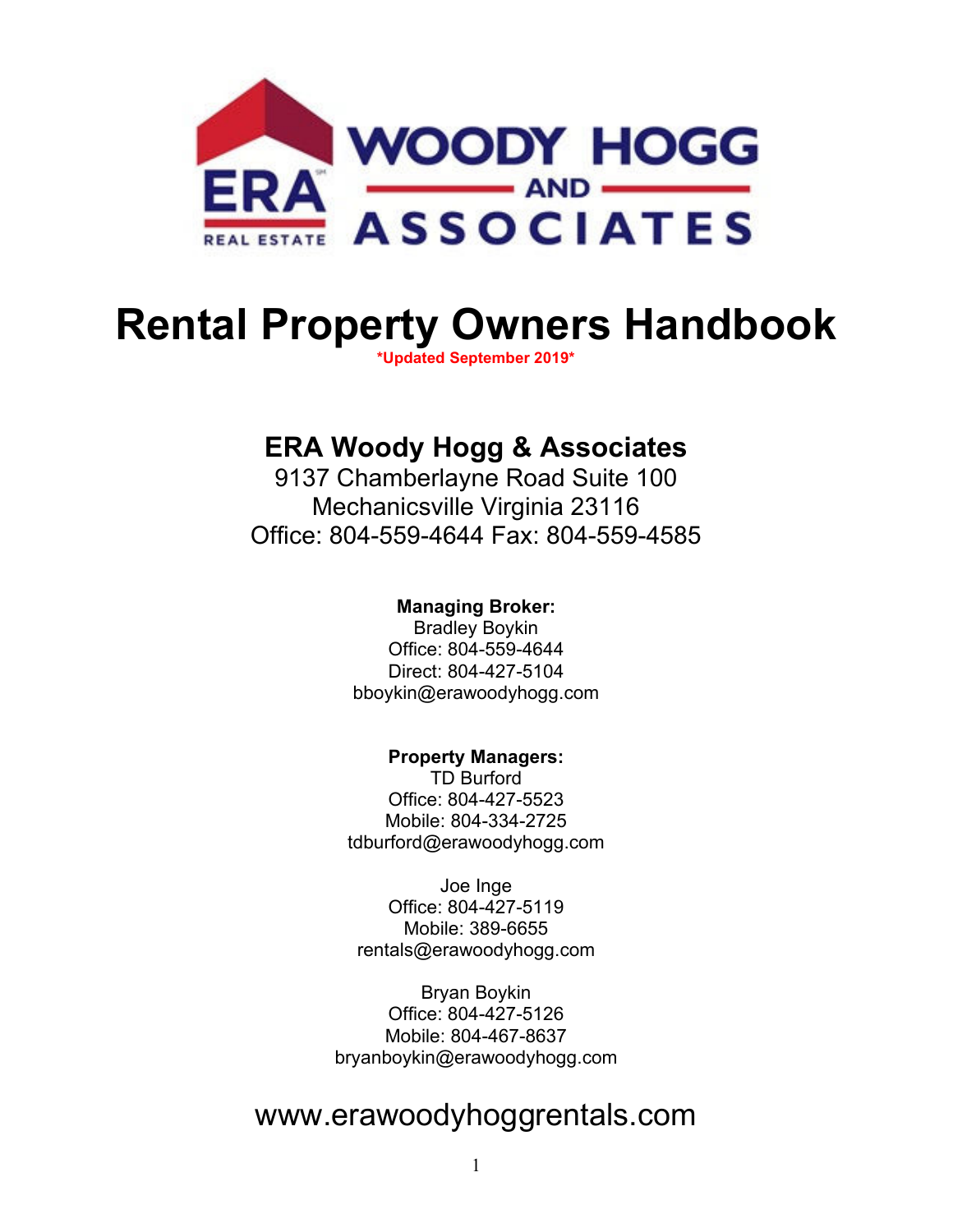## **About ERA Woody Hogg & Associates**

ERA Woody Hogg & Associates has recently celebrated their 31st anniversary in the real estate field. Woody Hogg has been in the business for more than 40 years as a top broker in the community. The company has shown significant and sustained growth over the years and now holds licenses for more than 60 real estate professionals in many different avenues of real estate.

ERA Woody Hogg & Associates has been repeatedly honored as one of the top 50 ERA offices in the country and has participated in the sale of more than a billion dollars worth of residential real estate. Many of our agents are recognized as top achievers locally as well as nationally.

ERA Woody Hogg & Associates is a true full-service real estate company, providing professional services in all areas of residential resale, new homes, investment properties, property management, and the full spectrum of the relocation business.

ERA Woody Hogg & Associates is dedicated to providing the very best real estate services available in the Richmond metropolitan area. We are constantly striving to bring our clients the best and newest available technology and information to ensure you have the greatest experience we can provide.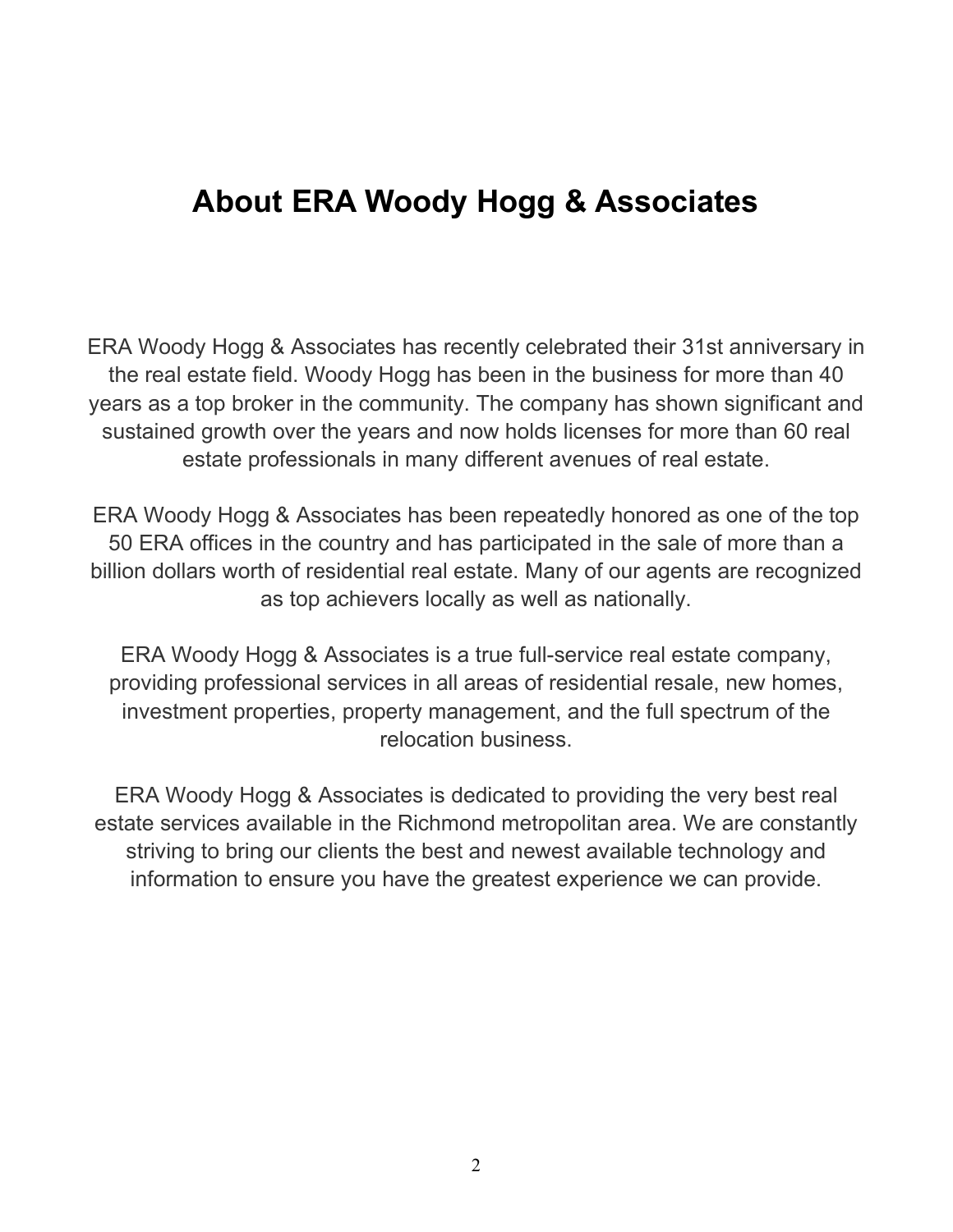#### **Introduction**

Our purpose for the "Rental Property Owner's Handbook" is to first help you, the property owner, better understand the administrative, and management policies as well as our standards of practice at **ERA Woody Hogg & Associates.**

Second, it is to help provide valuable industry knowledge and insight. It is our pleasure to introduce you to our company and answer questions that involve our company and the way we practice property management or the industry as a whole. When property owners are provided with industry knowledge and tools, we have found it provides you with a greater understanding of the day-to-day operations of property management. This enables you to hold your property management company accountable for its performance, putting both parties on the same page and allowing for a better working relationship.

The contractual relationship between you and ERA Woody Hogg & Associates is defined by a written agreement that outlines responsibilities of each party. *Information contained herein should be used for informational purposes only and you should refer to your individual Property Management Agreement for terms and conditions and actual fees for services rendered.*

Our team thanks you in advance for taking the time to read and understand our business. We look forward to serving you and your real estate needs.

Any questions or concerns can be directed to your property manager.

#### **Overview**

**Management fees apply only when rent is collected.** We do not charge management fees when your property is vacant. **Any late fees paid by tenant are retained by ERA Woody Hogg & Associates to cover administrative costs associated with recovering unpaid rent.** When a tenant pays rent late, the property management company sends out late notices, potentially prepares documents for our attorneys to take a tenant to court and spends significantly more time on that property than a tenant who pays rent on time. For that reason, late fees collected will be retained to cover these administrative costs

We do not charge management fees on uncollected rent that is turned over to a collections agency – However, the owner will be expected to pay the attorneys fees resulting in taking a tenant to court in order to do so. Many times, we can tell you the cost ahead of time.

We do not charge owners or tenants administrative fees to oversee maintenance repairs and we do not mark up any repair bills. Each month as rent comes in we will deduct any repair bills from the amount received and pay the invoice on your behalf. You will see this reflected on your check. Details on how a property manager handles repairs are outlined in your property management agreement.

#### *Your success is important to us.*

Therefore, we only are paid when you are paid.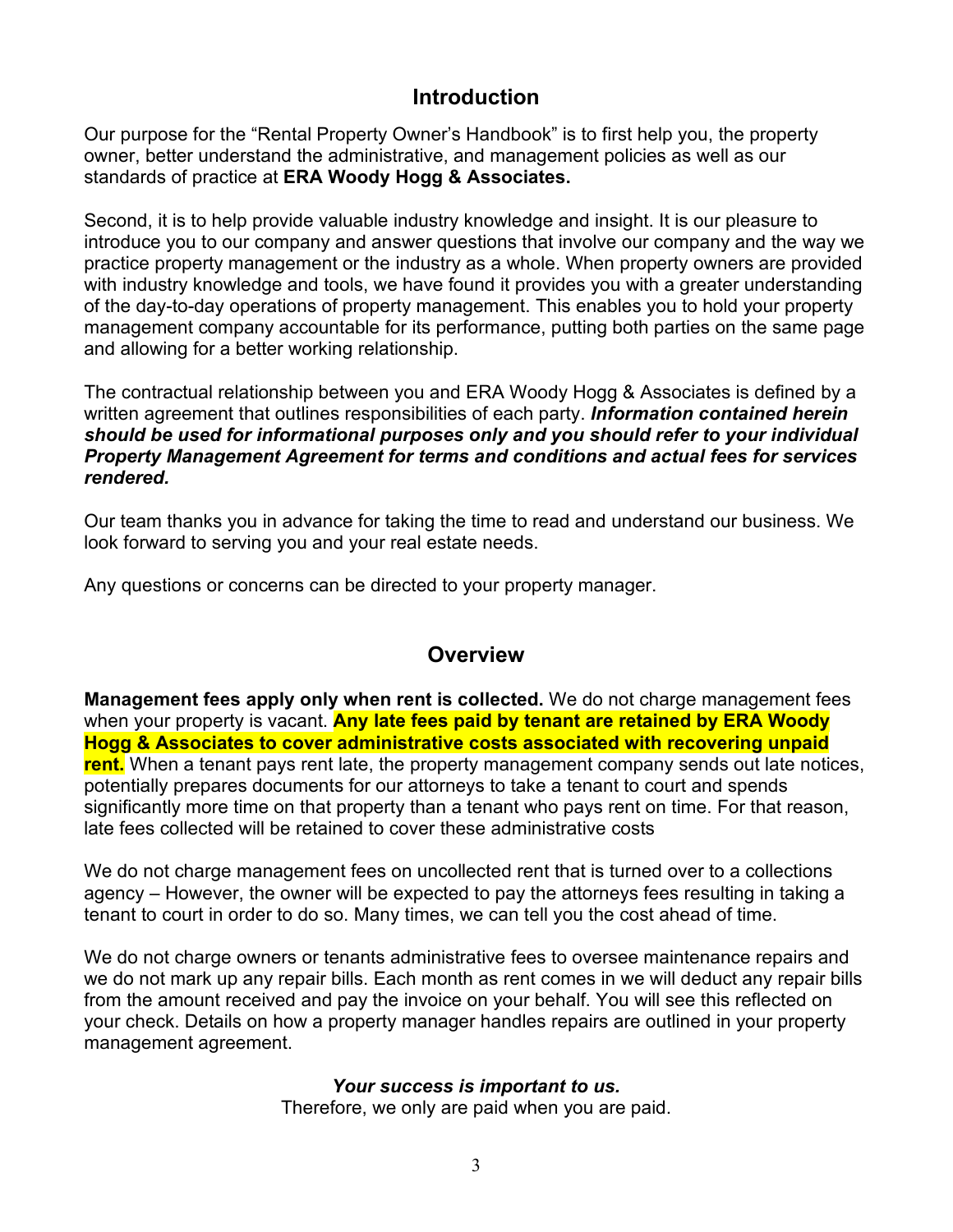### **Easy Termination Policy**

We stride to be as easy and flexible as you will find anywhere. There are three provisions for contract termination:

1. If a lease agreement or a move in report has not been executed by a tenant, you may terminate our management agreement, in writing, at any time and the only cost to you is any out of pocket expenses related to your property, such as marketing cost.

2. If the property has been leased, but we have managed the property less than one year, you may terminate our Management Agreement in writing, with sixty (60) days notice, and the termination is equal to one month rent (and management fees incurred during the time we managed the leased property including the 60 day notice period for services provided.)

3. If the property has been leased and we have managed it for more than one year, you may terminate in writing with sixty (60) days notice. The only amount due would be the management fees for the time period our services were provided and any and all out of pocket expenses.

#### **Details on termination can be found in your property management agreement, or you may contact your property manager with questions at any time.**

**We will do our best to address any concerns and earn your business to the best of our abilities.** 

### **Frequently Asked Questions**

#### **If I turn over my vacant property to ERA Woody Hogg & Associates to lease, will you order any repairs/painting and/or cleaning that may need to be done to get the property rent ready?**

We will review with you the preparation needs of your rental property. If your property is in "rent ready" condition when you turn it over to us and nothing needs to be repaired, replaced or cleaned, we do not charge you any additional fees.

If there are any issues we need to address: all roofing, major plumbing, air conditioning, heating, appliances and electrical repairs will be performed by licensed vendors. All vendors are hired in your name and you will be obligated for all charges incurred.

We do require all utilities to be on each time the property is vacant. It is very important to maintain a decent air temperature in the home even when vacant to protect both yourself, and the property. Typically, insurance companies will NOT cover claims for damages caused by utilities being turned off (such as pipes bursting, mold, etc). For this reason, we require utilities be on and both air and heat systems be in working order.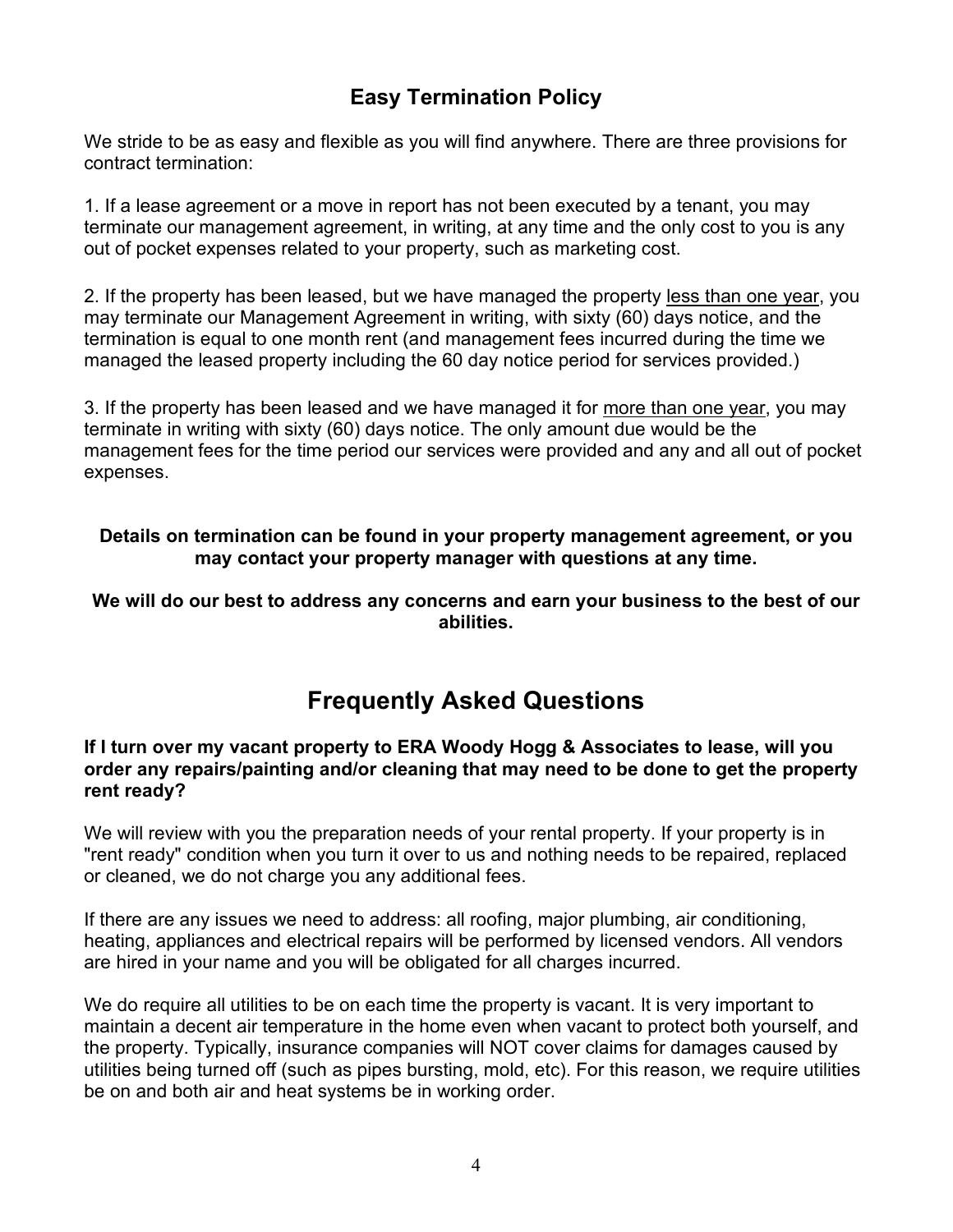#### **Can I let the tenant do the work that is needed at the property and take it off the rent?**

*The physical condition of the property is the single most important factor in attracting quality tenants*.

It is best practice to only use vendors of good reputation who are licensed and have credentials to do property preparation. All properties offered for lease must comply with all applicable laws, regulations and codes. Properties that are not in "rent ready" condition do take longer to rent and many great tenants will simply go down the street to another unit that is "rent ready."

Sometimes a property that is not in ready condition will only interest the desperate candidate who has been turned down by other landlords. Remember! Tenants will promise you anything at the beginning of a lease to get into a property or receive a deep discount, but rarely do they do a professional job.

At the end of the lease if there is a security deposit claim, tenants remember only the work they had to do and not that you gave them a break. If you waive any portion of the deposit or advance rent (which we do not recommend) then you don't have financial protection should the tenant decide to vacate early and not fulfill his or her contractual obligation to you. Trusting a new tenant to prepare your property after they lease it can potentially cost you more in the long run. You also risk a liability issue if a tenant is injured while doing work authorized by you on your premises.

#### **How will you handle property preparation between tenants?**

Our leases require 60 days notice to vacate. Once we receive notice form the tenant we will notify you to see if you want to re-rent or if you have other plans are for the property. If you choose to re-rent then we start the re-rental progress 30-45 days before they vacate this will cut down on the vacant time.

If we have your property under an annual management agreement and a tenant vacates, we inspect the premises and get the property in "rent ready" condition ASAP! We will consult with you on items that exceed

\$350.00. Routine repair items are ordered and done quickly, to allow for good quality showings. Since normal wear and tear is expected on rental units, not all repairs and preparation can be covered by the security deposit as they are an owner's expense.

#### **Who is responsible for changes and maintenance of locks and keys?**

Upon execution of the property management agreement, you will be asked to provide 3 sets of keys at your expense for each door lock plus any garage door openers, gate cards and security passes. We use coded lock boxes and a key checkout system to allow access for cooperating real estate brokers to show the property and for vendors needing to work on the property.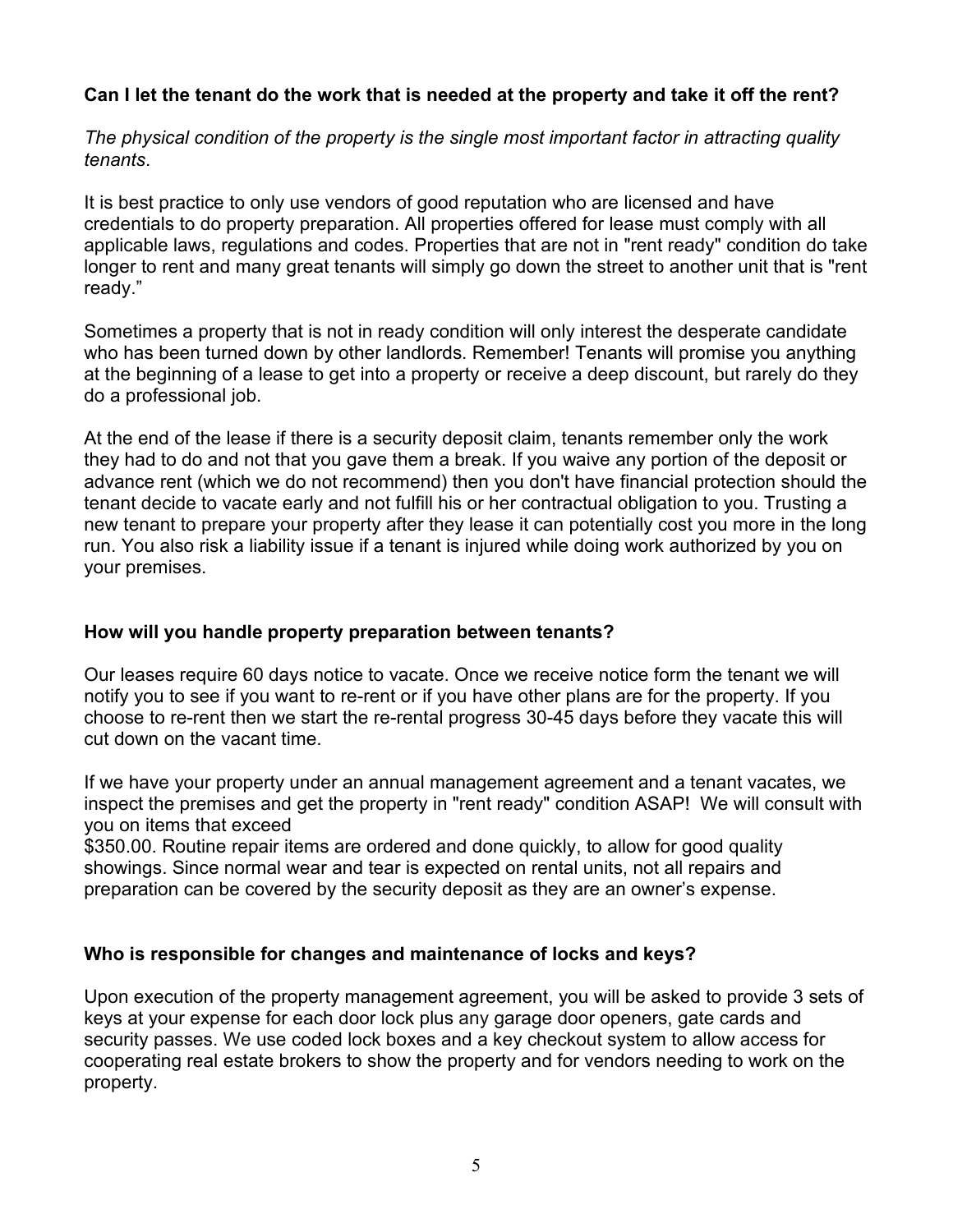Tenants are responsible if they damage or lose those keys during tenancy. Virginia Landlord Tenant Act does not require locks to be changed between tenants, **but it is our requirement that owners do so.** We will change locks/re key at the end of each tenancy move in for the protection of future tenants and to protect you from liability. The cost for such change will be at owner's expense.

#### **How do you market my property?**

Once your property is in rent-ready condition we will do the following:

We will place the property in the local multiple listing service ("MLS") (if available). We will place appropriate signs on the property. We will place your property on our website which uploads to many other websites automatically through our property management software. We do not advertise the property in newspapers and other print advertising sources**.** If this extra service is requested it will be at the **owner's expense.** Prices vary depending on the publication.

#### **How do you decide if a tenant should be approved for residency?**

All adults (18 years of age or older) are eligible to complete a rental application for any of our properties. They will each pay an application fee which offsets the cost of the background report. Photo identification (typically a VALID driver's license) is required from each applicant prior to running the application

We publish our application and rental criteria on our web page for tenant's review prior to making application. Any adult that will be living in the property must have a completed application on file. *We are consistent with qualifying each prospective tenant to ensure we make educated decisions about leasing the properties*.

Additional criteria include, *but are not limited to* the following:

- Applicants have a combined gross income of 3 times monthly rent.
- Credit background must not reveal eviction filings, collection liens or unsatisfied rental judgments.
- All sources of income must be verifiable. If the income is not verifiable, additional deposit funds and/or a guarantor can be considered.
- Criminal records must not contain any felony convictions, adjudication withheld or misdemeanors pertaining to offenses regarding illegal drugs or crimes against persons or property. *\*\*\*If charges are over 3 years old the property manager is free to make the final decision*

Please understand that the background report may not provide information from all jurisdictions in the US and does not guarantee a perfect tenant.

#### *Who gives the final approval for a tenant?*

*The property manager has the final say in tenant approval based on our office rental criteria*  this is to protect both you and the company from costly fair housing violations. We offer all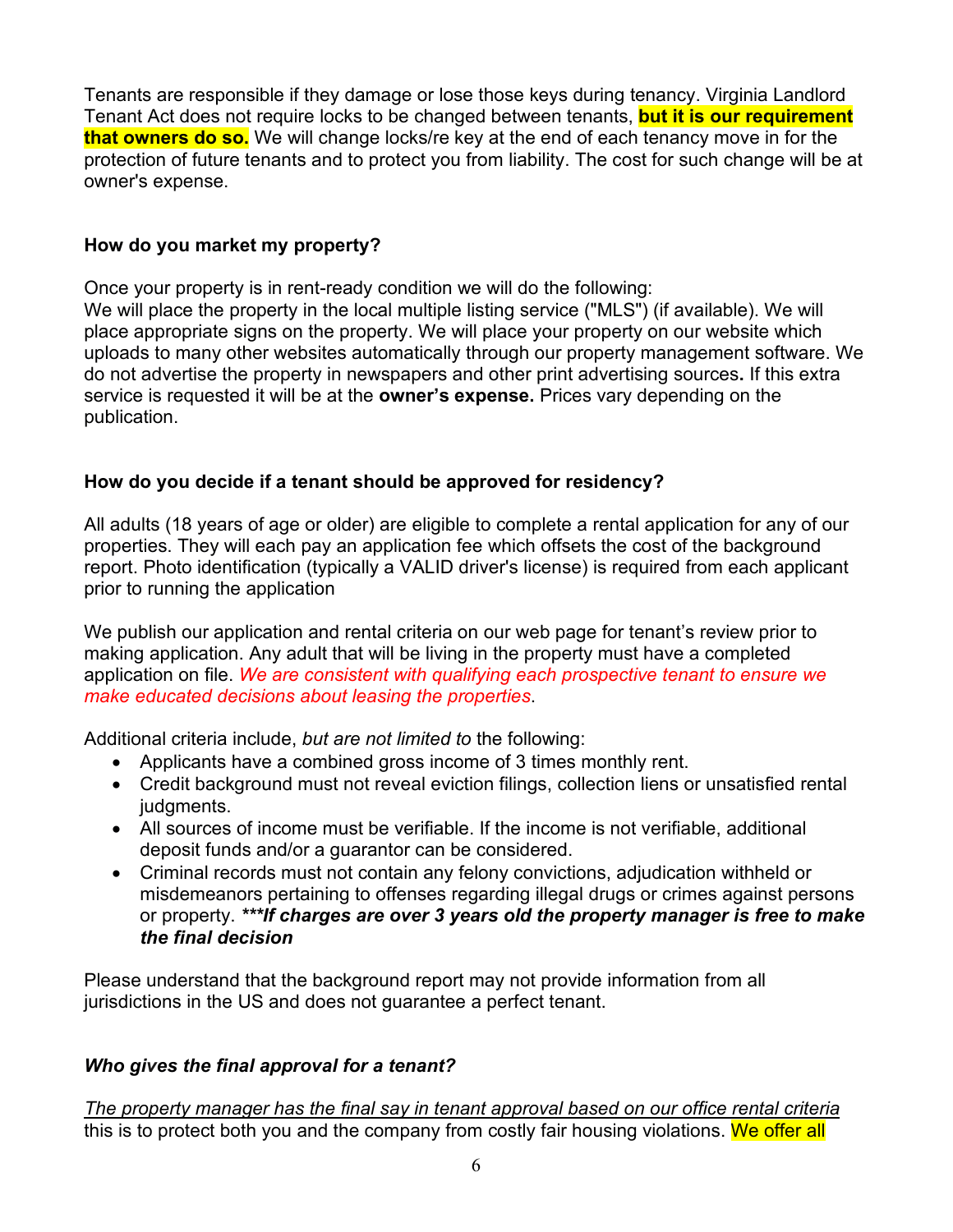rental property in accordance with the **CIVIL RIGHTS ACT OF 1968, TITLE VIll, FAIR HOUSING**, and any amendments thereto; which provides that it shall be unlawful to refuse to rent after making a bona fide offer, or refuse to negotiate for the rental of or otherwise make unavailable or deny a dwelling to a person because of race, color, age, religion, sex, national origin, familial status or disability.

#### **How is the rent collected?**

We will make every reasonable effort to collect the rent. According to the terms and conditions of the lease the rent is due on the 1<sup>st</sup> and late after the  $5<sup>th</sup>$  - If at that time we have not received rent a late fee is charged to tenants account.

*ERA Woody Hogg & Associates retains late fees collected to offset costs and efforts involved in collecting delinquent rent payments. Further explanation is outlined in your property management agreement.* 

The property management agreement gives us full authority to collect rents, deposit, and hold all funds received on your behalf as you agent. Funds for rental properties are held in an Escrow Account - Please be aware there are specific laws and guidelines that we must follow while receiving and disbursing funds from an escrow account.

We disburse funds to you as quickly as we can after the tenants check has cleared. **Per your property management agreement, we have until the 15th of the month to send you any rent received for that month.** This allows time for late payments, checks to clear and any other issues that may arise. After the 15th, every attempt is made to pay owners within 48 business hours of receiving tenant payment.

We are not liable in the event the tenant presents bad checks or fails to pay. When a check is returned for NSF the tenant is given a time frame to replace the bad check with certified funds and is charged an NSF fee. After this has happens, we will no longer accept personal checks from that tenant they will always be required to pay certified funds.

Additionally, ERA Woody Hogg & Associates does not guarantee the payment of rents, deposits or any other sums by tenants. The tenant guarantees this by signing the lease. Should the tenant fail to pay we will deliver the required noncompliance notice giving the tenant 5 days to rectify the situation. This is mailed on or around the 7th of the month if the rent has not been paid or there is a balance on the account. **Late fees on your mortgage and any association costs are not the responsibility of ERA Woody Hogg & Associates - You should be prepared to pay all monies due on your property whether your tenant pays rent or not.** 

#### **What happens when the tenant does not pay?**

In cases of non-payment we normally seek a monetary judgment and possession of the rental property from the court. The length of this process varies, but typically takes from 40-60 days. For specifics on how this happens you may speak with your property manager. *No information we provide is intended to be legal advice. Please consult an attorney if you have questions on*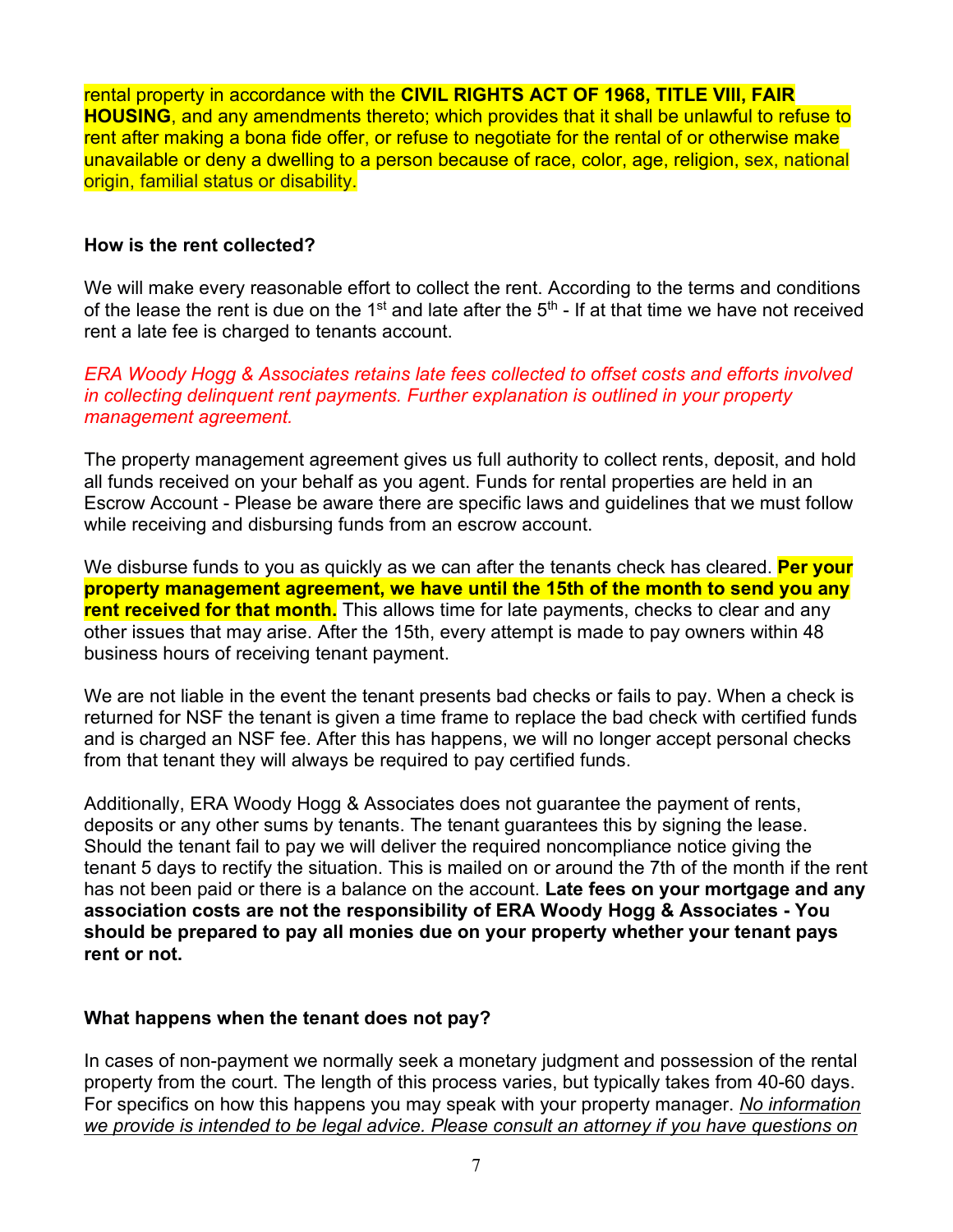*your rights during any legal proceedings*. A possession order grants the owner the ability to start the eviction process and a rental judgment renders the amounts due from the tenant collectable. Many times, a tenant will also be deemed responsible for the legal costs and this will be added to the judgement.

Credit agencies collect and include data about outstanding judgments in the tenant's credit record, making it difficult for a tenant who has judgments to secure other credit or rental property.

Obtaining a judgment is only the first step in collecting money owed even when the tenant is removed from the property. It is very unusual for a delinquent tenant to come to court ready to pay their arrearage in full. Post judgment collection may be sought by the owner if the balance due justifies the expense. Many attorneys perform collection work in addition to litigation but there are also dedicated collection businesses. Fees for their services range from 33%-40% of the collected amount. *ERA Woody Hogg & Associates does not perform or offer post-judgment collection services and this is not part of the property management agreement.* However, we do work with a third-party system through AppFolio, that can provide services for you taking out all the guess work. We are happy to do this for our owners at no cost to them, aside from the collection fees charges by Hunter-Wakefield.

#### **What if I want to view the property with the tenant in the unit?**

You will need to contact your property manager so that appropriate notice can be sent to the tenant. We must give 12-24 hours written notice. *We strongly recommend that you do not meet with the tenant without your property manager present*. Tenants frequently interpret such a visit to be an indication that the landlord wishes to deal directly with the tenant and not through the property manager. Some tenants will take advantage of this situation and try ask you for items they think you will approve that your property manager may not approve. Please do not give your phone numbers to the tenant or you may get calls that you cannot answer right away or might not be able to handle from a legal aspect. *Most importantly* if the tenant is late with the rent they can claim in court that the owner approved this and if you are not in court the Judge could rule in the tenants favor. *For these reasons it is in your best interest to allow all communication to be between the tenant and property manager.*

#### **What if we have tenant problems?**

We have years of experience handling a wide range of tenant difficulties that can occur. Our policy is to obtain good tenants, thus eliminating most tenant problems. However, there is no fool proof method to guarantee this and even good tenants can have problems. ERA Woody Hogg & Associates treats each problem with a common-sense approach, following Virginia landlord/tenant laws and using the appropriate documentation. If the situation is serious, we will contact you and will work to find a solution for the problem

#### **Whom does my tenant call if there are repairs needed on my property?**

The tenant can call our office and speak to the property manager or complete the preferred online maintenance request located on our web page. *The tenant should never be contacting you*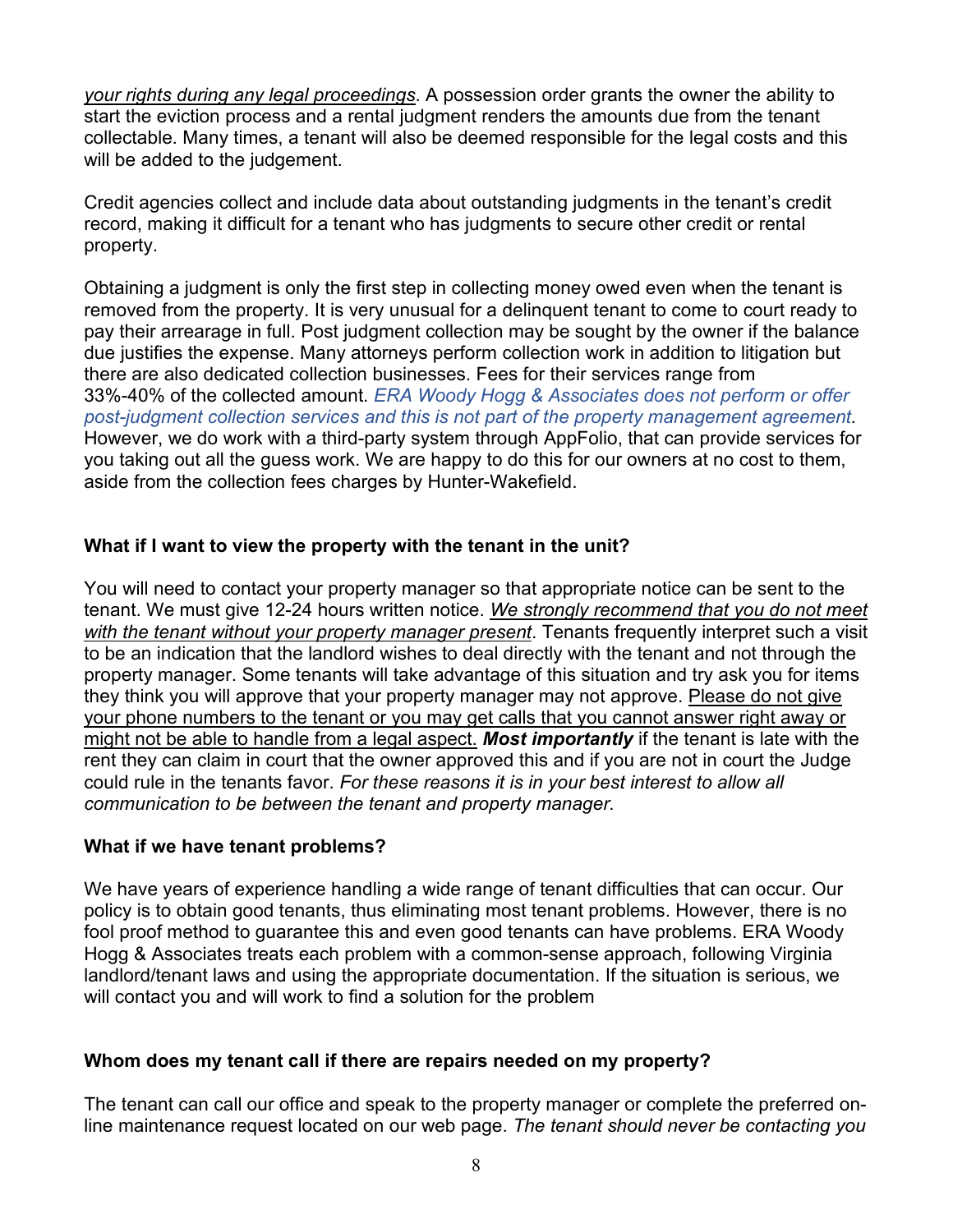*directly for repairs/maintenance requests*. Remember: you have hired us to run interference between you and your tenant, PLEASE let us do our job.

#### **What if there is an emergency request after business hours or on a weekend***?*

Our property managers are available to tenants at anytime through cell phones, text messages and voice mail. Tenants are given instructions at the time of move-in for emergencies. Only true emergencies will be handled after hours and on weekends to save you overtime charges from vendors.

#### **Who will be responsible for ordering repairs to my rental unit?**

If the needed repair is a true emergency: water leaking, flood, septic/sewer back up, no running water, no hot water, electrical hazard, refrigerator failure, air conditioner or heat failure or some other condition which threatens the safety or health of your tenant - we will order a vendor to fix the problem as quickly as possible. Your property manager will attempt to notify you, but you may not know of the repair until the matter was been fixed.

If a non-emergency repair exceeds \$300.00 or the amount of money that we are holding in reserve for your property then the property manager will contact you to determine what steps you wish to take to correct the deficiency in the unit

#### **How will I pay for repairs and services ordered on my rental unit?**

Our office is happy to manage repairs and recurring maintenance expenses such as legal fees, lawn maintenance, small repairs and extermination services. These services will be deducted from your check each month, without a markup to ERA Woody Hogg & Associates. You will find specifics in your property management agreement, and we will contact you for funds as needed if the repair is extensive.

As your property manager, ERA Woody Hogg & Associates shall have full authority to have repairs made, to purchase necessary supplies, to hire and discharge on your behalf any and all vendors necessary for the maintenance and operation of the property and to pay all bills and charge your operating account accordingly. Any vendors hired to make repairs or improvements shall not be deemed employees of ERA Woody Hogg & Associates and we shall not be responsible for their acts or omissions. Any vendors hired shall be licensed and insured.

Accounting will mail or direct deposit rental proceeds less any deductions for repairs on the before the 15th of each month or within 48 business hours after rents have cleared. In January of each year you will receive a full year to date statement and your IRS income report form (1099 for U.S. citizens or 1042S for non-resident aliens) showing your total gross income minus expenses. Vendor invoices are available and attached to your monthly statement, but as a general rule are not included in your statements because you will not directly pay them. Your statements of income and expenses are sufficient for your tax accountant to complete your tax return.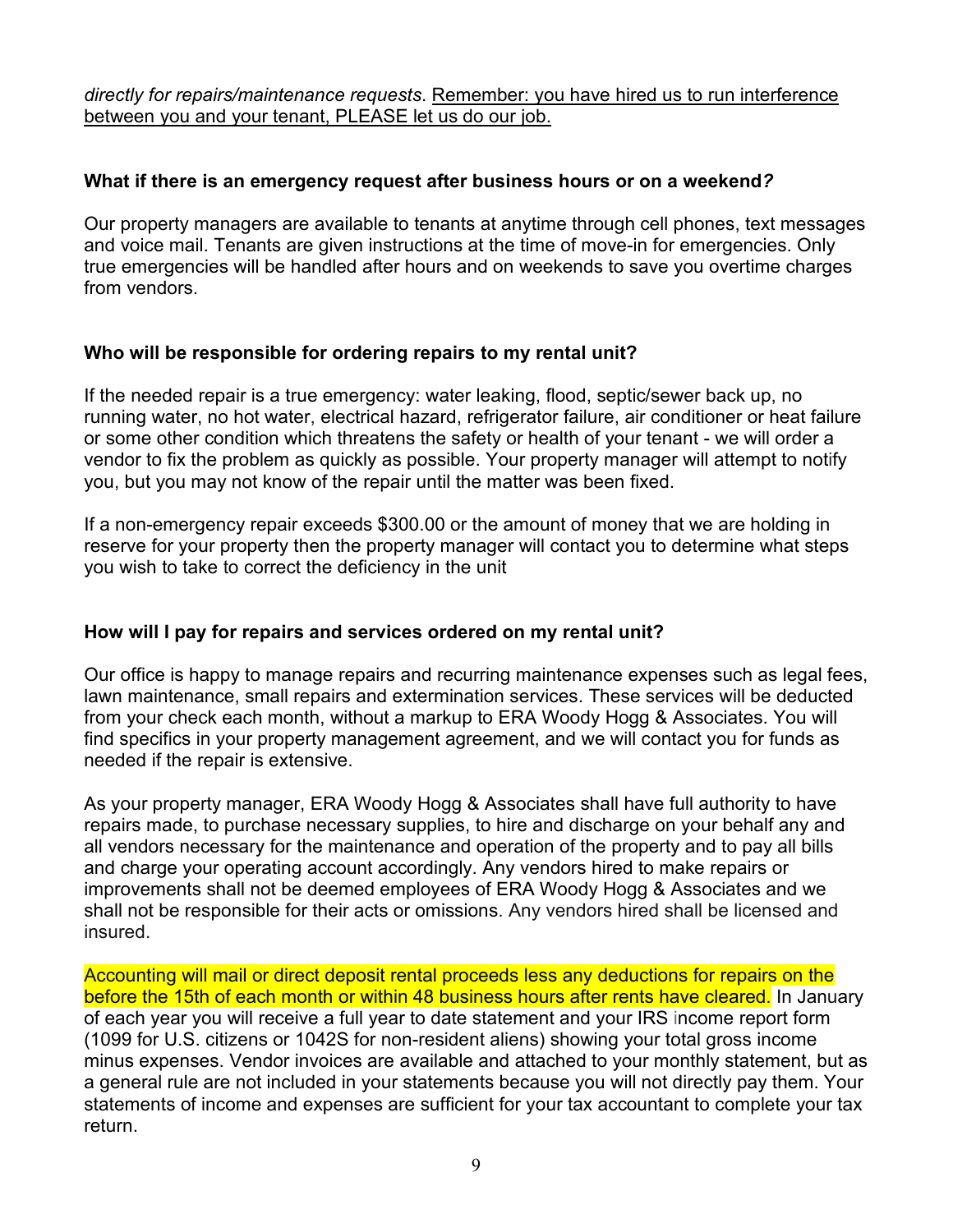#### **NATURAL DISASTERS**

Some areas we serve can be subject to severe weather. When a storm or other uncontrollable event happens, we will notify you as soon as possible after we assess the situation and know whether your property is affected. Please, bear in mind that many of our property managers are involved with 100+ rental homes so the aftermath of an event that causes widespread damage can be chaotic. It can take several days to understand which properties are affected and assess the damage. We prioritize actions needed to secure damaged units, personally survey and photograph damages when possible and alert impacted owners as soon as possible.

Owners of properties with substantial damage should contact their insurance provider to file a claim immediately. ERA Woody Hogg & Associates can act as liaison to facilitate access for adjusters and workmen. If the damage is minor and the owner wishes to forgo the claims process, we will treat it as we would any other maintenance issue.

#### **FREEZING WEATHER**

Many of the areas we serve can be affected by freezing weather. Damage from frozen pipes can be substantial, so you should understand your insurance coverage in the event your property is affected. Properties with poor insulation, open crawlspace vents, and water lines in unheated spaces such as attics as well as older homes are most susceptible to damage from cold temperatures.

Vacant properties are most at risk however occupied units can also incur damage if temperatures are cold enough. We encourage all landlords to have utilities on during periods of vacancy and/or have the property winterized during winter vacancies to minimize the possibility of frozen pipes. While these steps are not a guarantee pipes will not freeze, they will demonstrate to your insurer reasonable steps were taken to protect the property should you suffer freeze damage.

#### **Disbursement of monthly funds**

We disburse available funds to owners as soon as the tenants check clears our bank; this usually is 4 days after the tenant pays the rent (if you use direct deposit) **but per our**  agreement we have until the 15<sup>h</sup> of each month. Sometime this date can change on *months when the 5th due date falls on a Friday in this case we will not have possession of money until Monday the 8th as our office are not open on the weekends*

#### **In what order are my bills paid from the rental escrow account?**

We pay your rental expenses in the following order: Leasing and management fees, legal fees, vendor bills and then any remaining balance to you. This is why it is so critical for you to have sufficient reserves in your checking account to pay the mortgage, HOA, or any other expenses.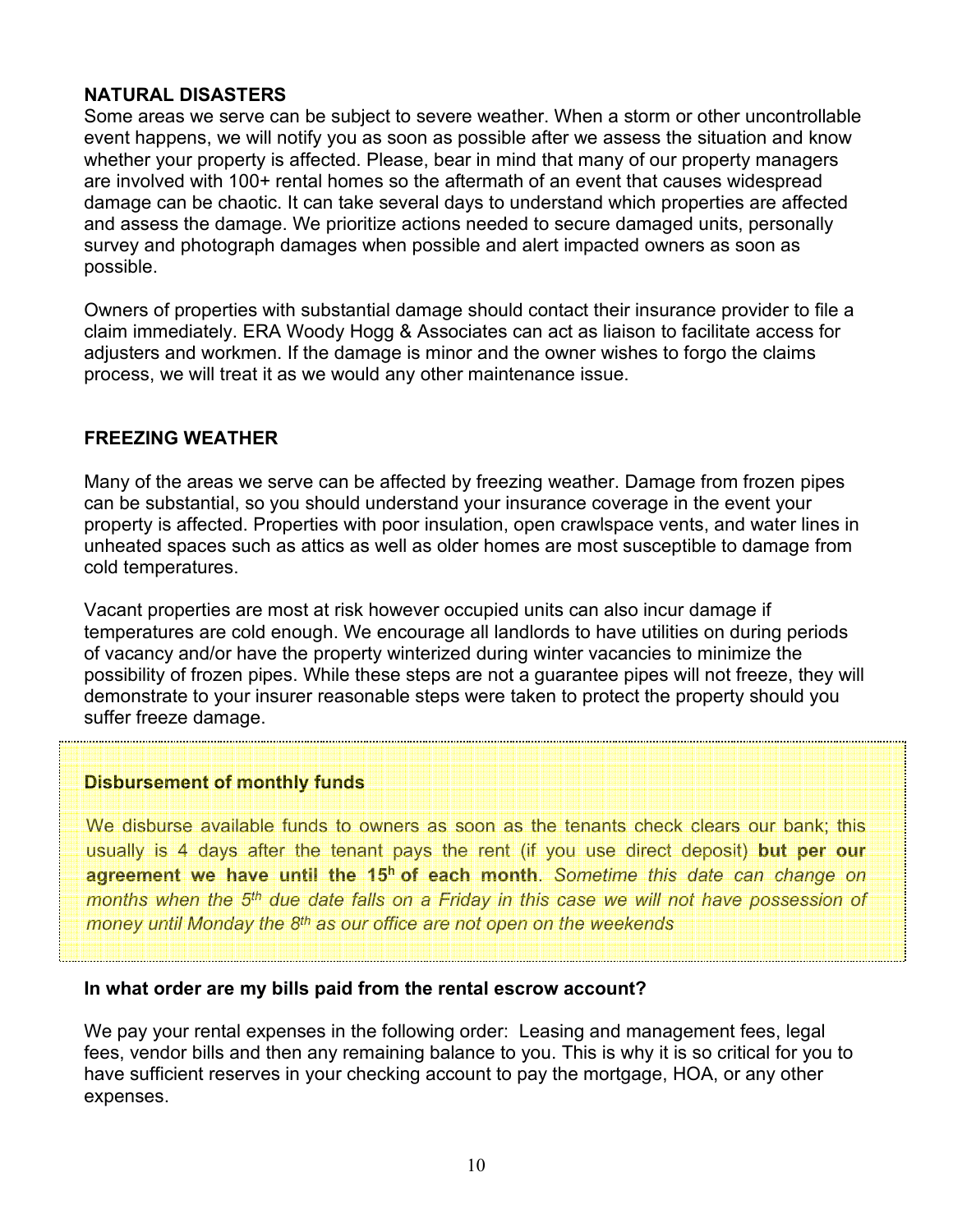#### **What if I have a service contract/Warranty on my property/appliances***?*

You are responsible for delivering us copies of any service contract or warranty that exists within 5 business days of signing the property management agreement. If we don't receive copies during that time frame, we will assume none exist. If you should purchase a service contract at any time during the term of the property management agreement, you must notify us immediately in writing and send a copy. Be sure you notify the warranty company that we have authorization to call on your behalf. *Please know that repair or maintenance warranties are not always the most cost-effective option and your property manager should always be consulted if you are considering in purchasing one.*

#### **Will I have special requirements for any insurance policies?**

Yes. You are required to maintain, at your expense, a rental dwelling insurance policy which includes public liability and compensation insurance in an amount not less than \$100,000.00 per person and \$300,000.00 per occurrence We ask that you request your insurance company to cover ERA Woody Hogg & Associates as an additional insured and provide your property manager with a copy of such policy. Naming ERA Woody Hogg as an additional insured should not increase your premium. The responsibility to obtain and maintain the proper insurance rests solely with you. *You agree to indemnify ERA Woody Hogg for any damages suffered as a result of any lapse in or failure by you to maintain insurance coverage.*

#### **Tenant Renters Insurance**

The lease stipulates that tenants insure their personal property - however we cannot guarantee the tenant's performance in that regard. The landlord's policy protects the dwelling and his property only. Tenants are cautioned to secure their own coverage. You may want to consider the addition of "rental loss coverage" to your landlord/tenant policy; as such additional coverage can protect you from lost rents when there is a casualty that would otherwise result in the cessation of rent payments. It is important to carefully consider your property manager's maintenance recommendations to avoid liability should a tenant be injured or suffer a loss on the property attributable to deferred maintenance. In such cases, the landlord may be found liable for the tenant's loss and other damages.

#### **Must I maintain the condition of the property to any specific standard?**

Yes, you must maintain the property in good habitable condition and in compliance with all applicable laws, ordinances and regulations.

All heating, cooling, plumbing, electrical systems and all appliances must be kept in good working condition. The owner is responsible for the cost of maintenance of these items during the lease unless it can be shown that the need for repair was caused by tenant negligence.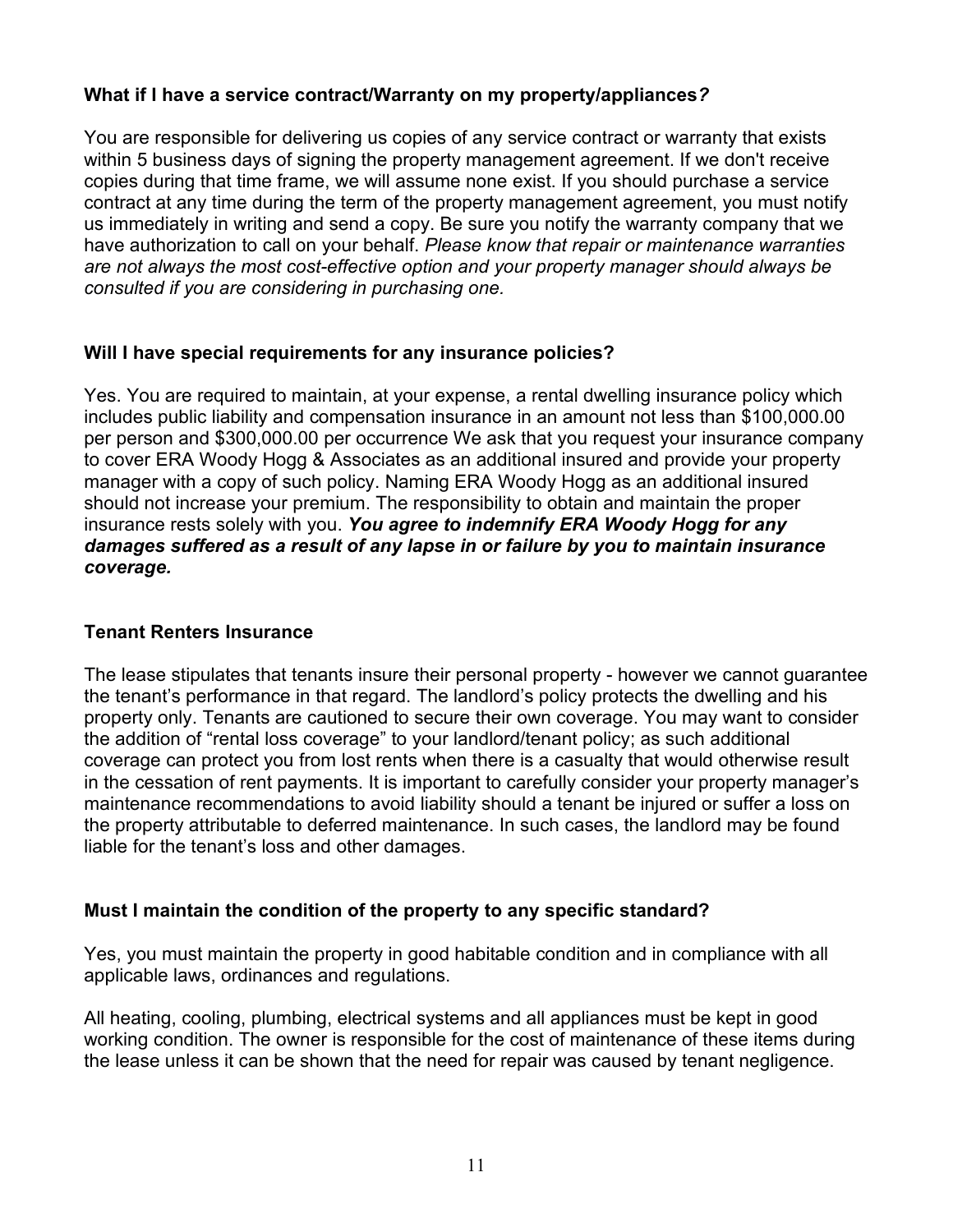Unless otherwise exempted from owner repair responsibilities, all appliances (fridge, dishwasher, washer and dryers) can convey "as is" if this is your request. Doors and windows must open, close, lock and have no broken glass. Windows must also have screens.

#### **When do I have to give written notice to my property manager?**

You will need to notify your property manger in writing if any of the following occur:

- Your mailing address and/or telephone numbers change.
- Your association (if any) changes its rules or its management company.
- Your association has notified you of a need to gain access to the interior of your unit.
- Your bank information changes (where funds are being deposited) or any changes in account number.
- You receive a notice from any government agency that affects your property or your tenants lease rights.

You may phone in changes, but the accuracy of our records is important and written notice is preferred. E-mail can be used but a follow-up letter is recommended, as e-mail sometimes does not go through. We now offer a secure online portal for account or address changes.

#### **What are leasing and management fees & what do they cover***?*

When we procure a qualified tenant and all advance funds are collected, we will deduct the **leasing fee (which is ½ of one month's rent)** and is only paid once per tenant procurement from your monthly proceeds. The monthly management fee is only deducted when we have a tenant in place paying rent and is due monthly.

Management fees cover the rent collection process, adverting, showing, administrative costs associated with handling repairs.

Your property manager and associated support staff handle emergencies and are ready to serve both routine and all other needs of your tenants as they occur. Routine matters are handled during normal business hours - 8:30 to 5pm. This includes coordinating vendor appointments and obtaining estimates. Routine move-in and move-out inspections are done as a written record for proper documentation. Annual property condition inspections with pictures are also completed. We also can utilize our secure online portal for inspections, so you will receive a copy of this when the property manager completes it in AppFolio.

At the end of each year with will provide the IRS required 1099 or 1042SForm whichever applies to your citizenship status.

#### **What if the property manager assigned to my account leaves ERA Woody Hogg**

While the broker prefers to contact you on an individual basis, it may not always be possible. If a change should occur or becomes necessary, we take the following steps:

1. Notify owners and tenants by letter of the newly assigned property manager.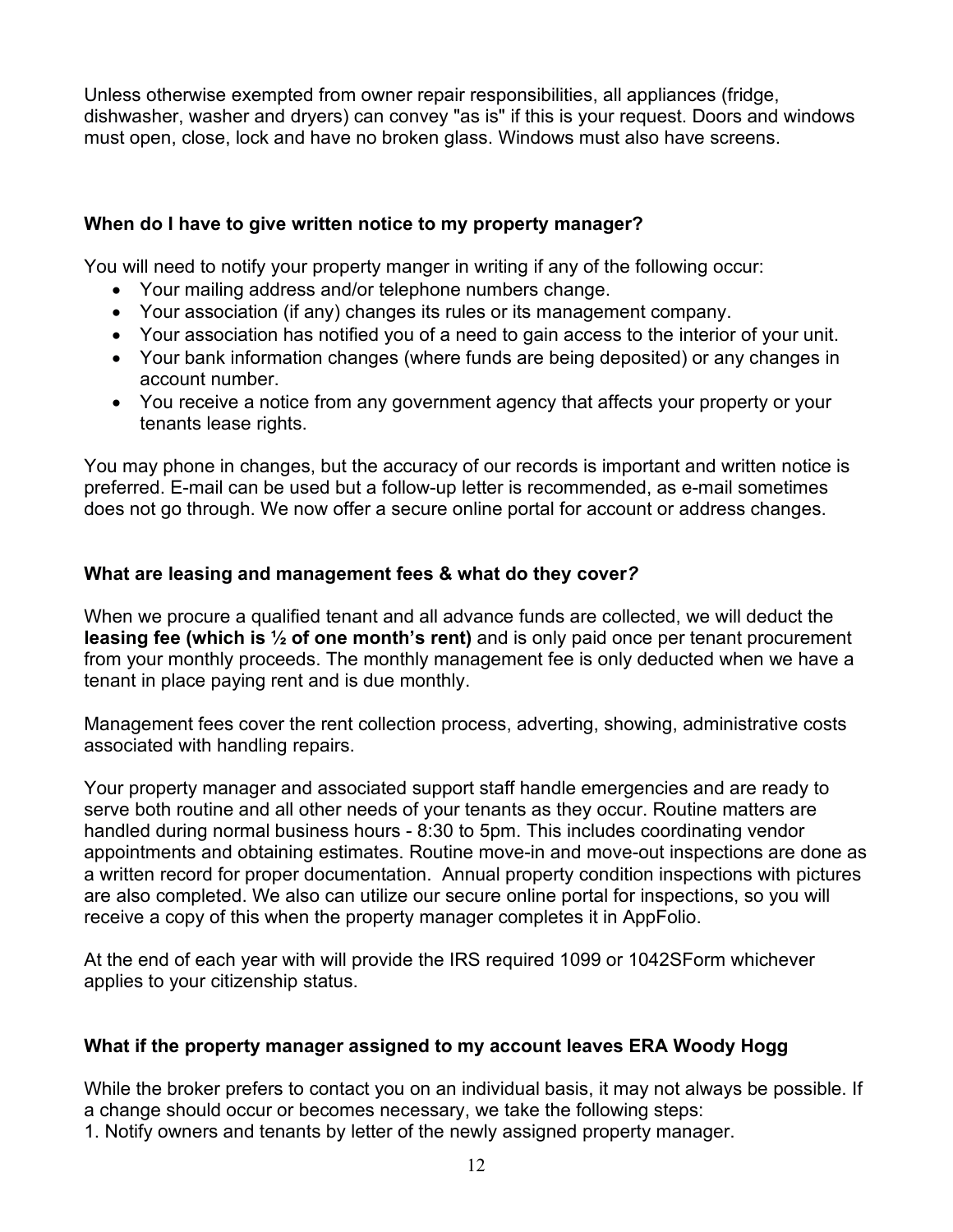2. New property manager reviews the file and if necessary, inspects the property.

At any time during a change period, please feel free to call us. Our main objective is to give you continuous professional service.

#### **What if I want to sell the property with the tenant in the unit?**

The lease will prevail and the property must be sold subject to the lease. Our attorney prepared lease provides for showings anytime during the lease term, but gaining tenant cooperation much sooner than 60 days from the end date is difficult. *Lock boxes cannot be placed on a tenant occupied property without the specific written consent of the tenant*.

If you wish to list the property for sale contact your, property manager. Tenants often feel insecure when the property is listed and may ask for early termination. You will need to be prepared to work with them to terminate without penalty or to make concessions for the Inconvenience of placing the property on the market.

#### *Who will hold the tenant's security deposit?*

ERA Woody Hogg & Associates will hold all security deposits and any advance rent in an escrow account set up for our owners in accordance with all Real Estate Board Regulations and Virginia State Law. Please understand there are specific regulations surrounding the use of funds in escrow accounts that we are legally bound to abide by. This is to protect all parties involved.

#### **Can the security deposit be used for anything other than damages?**

**We follow VRLTA-Virginia Residential Landlord Tenant Act Upon termination of the** tenancy, such security deposit, whether it is property or money held by the agent as security as hereinafter provided may be applied solely by the landlord (i) to the payment of accrued rent and including the reasonable charges for late payment of rent specified in the rental agreement; (ii) to the payment of the amount of damages which the landlord has suffered by reason of the tenant's noncompliance with  $\S$  55-248.16, less reasonable wear and tear; or (iii) to other damages or charges as provided in the rental agreement. The security deposit and any deductions, damages and charges shall be itemized by the landlord in a written notice given to the tenant, together with any amount due the tenant within 45 days after termination of the tenancy and delivery of possession.

#### **May I be present at the move out inspection?**

The move out inspection report and security deposit disposition decisions made by the property manager are final and we do not recommend for owner to be involved in the move out inspection. ERA Woody Hogg & Associates Management shall not be held liable for any failure, to make claim(s) on any damages which were not readily apparent to the property manager at time of the move-out inspection.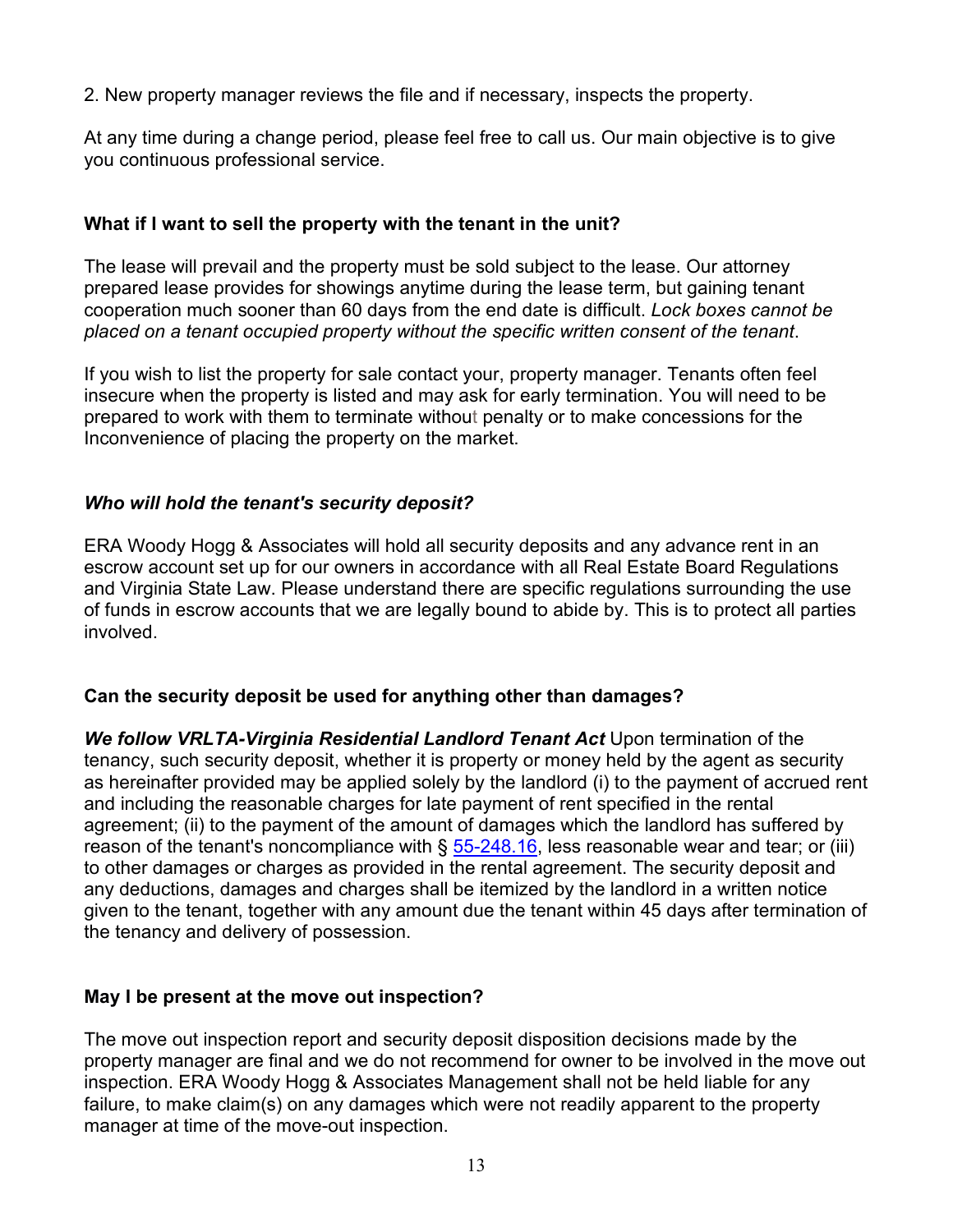#### *What is "normal wear and tear?"*

Many owners and other in the Real Estate Professional do not fully under stand what most courts will consider as damages. **Security deposits MAY be used to repair damages for which the tenant is responsible. However, the property owner cannot apply the security deposit to normal wear and tear. The question is – What is the difference?** 

#### *The legal definition of "normal wear and tear***"**

"Normal wear and tear mean that deterioration which occurs, based upon the use for which the rental unit is intended, without negligence, carelessness accident, or abuse of the premises or equipment by the tenant or members of his household or their invitees or guests."

*Damage* can therefore be defined as deterioration which occurs due to negligence, carelessness, accident, or abuse of the premises or equipment by the tenant or member of his household, or their invitees or guests. **Notice that normal wear and tear does not include dirt**. – Dirt is considered negligence, carelessness, accident or abuse. The following incomplete list is intended as a guide to reasonable interpretation of the differences between expected wear and tear from normal residential use and irresponsible, intentional or unintentional actions that cause damage to a property owner's property.

| <b>WEAR &amp; TEAR</b>                                                                            | <b>DAMAGES</b>                                    |
|---------------------------------------------------------------------------------------------------|---------------------------------------------------|
| 1. Small nail holes caused by a 6 penny                                                           | Large holes from hanging shelving, pictures,      |
| nail or smaller.                                                                                  | screws, wall anchors, flat screen television      |
|                                                                                                   | brackets or any other wall hanging that           |
|                                                                                                   | causes damage                                     |
| 2 Light smudging on walls, near light switched that                                               | Crayon, marker, decals that leave residue or take |
| can be cleaned                                                                                    | off paint when removed                            |
| 3. Loose or stubborn door lock                                                                    | Broken or missing locks                           |
| 4 Worn out keys                                                                                   | Broken, lost or unreturned keys                   |
| 5 Loose hinges or handles on doors                                                                | Damage from a door from forced entry, or          |
|                                                                                                   | damage from using feet to open doors              |
| 6. Worn carpet traffic patterns fraying carpet                                                    | Torn, burned, stained, missing, ripped,           |
| seams unraveling                                                                                  | scratched, or snagged carpet, pet stains          |
|                                                                                                   |                                                   |
| 7 Linoleum worn thin                                                                              | Linoleum with tears, chips or holes               |
| 8. Worn countertops due to daily use                                                              | Burned, cut, stained, scratched or water damaged  |
|                                                                                                   | Countertops, not using cutting boards             |
| 9. Stain on ceiling from rain or bad                                                              | Stain on ceiling from rain or bad plumbing that   |
| plumbing that was reported as specified in the                                                    | was NOT reported in a timely manner as required   |
| lease agreement                                                                                   | in the lease agreement                            |
|                                                                                                   |                                                   |
| 10. Stain on ceiling from water damage from a<br>property above the unit or 2 <sup>nd</sup> floor | Stain on ceiling from mold or mildew from         |
|                                                                                                   | running water without using the exhaust fan       |
| 11. Drywall cracks from settling, chipped paint                                                   | Holes in walls, doors, screens or windows         |
|                                                                                                   | from misuse, negligence, carelessness,            |
|                                                                                                   | accident, or abuse                                |
| 12. Faded, chipped or cracked paint, Loose                                                        | Unapproved or poor tenant paint job Ripped or     |
| wallpaper minor marks                                                                             | marked-up wallpaper                               |
| 13. Dirty window and door screens, Sticky window                                                  | Torn or missing screens, Broken window            |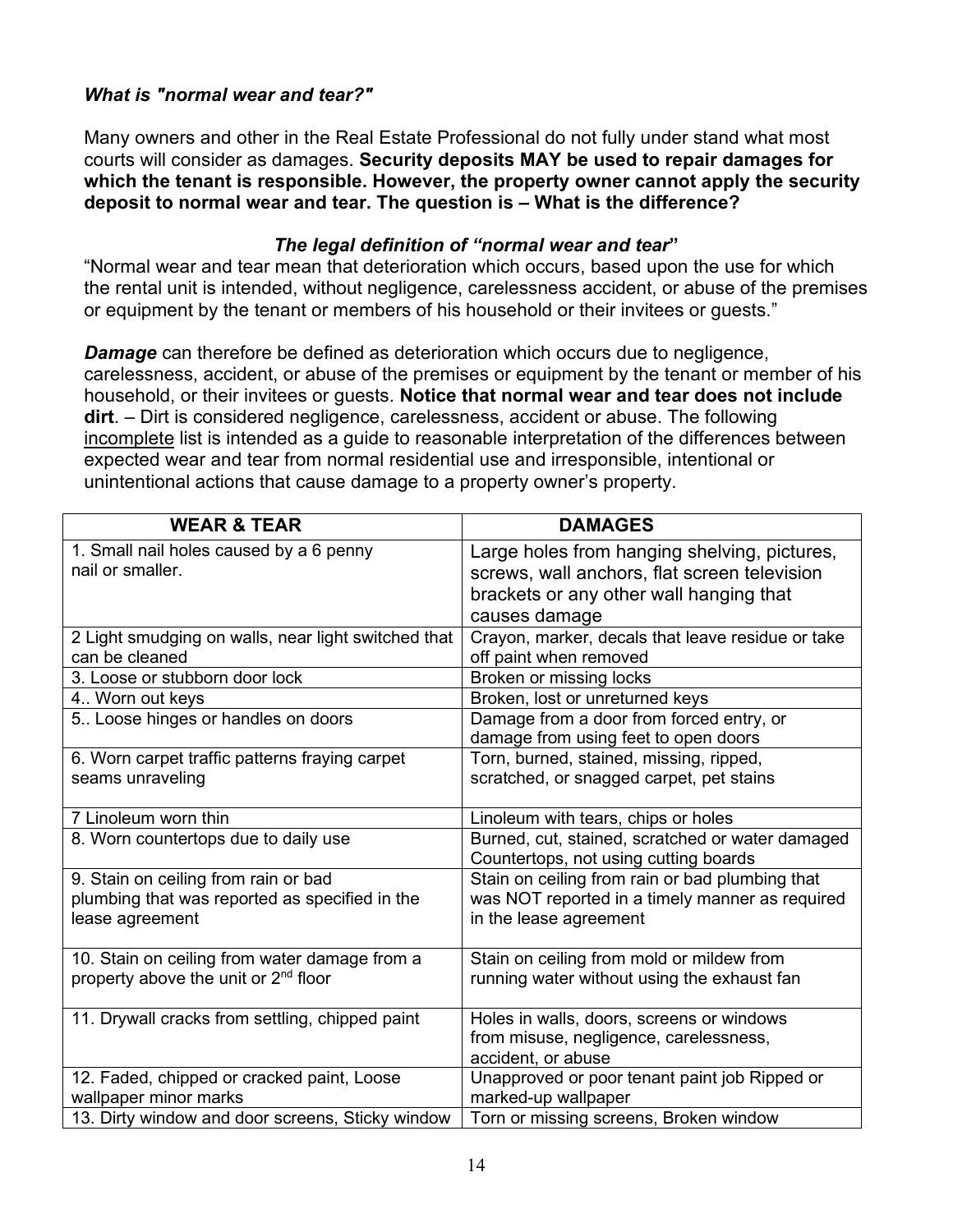| 14. Running toilet or wobbles                  | Broken toilet seat, tank top or chipped     |
|------------------------------------------------|---------------------------------------------|
| 15. Musty odor                                 | Urine or pet odor throughout unit           |
| 16. Closet bi-fold door off track              | Damaged or missing bi-fold door             |
| 17. Garbage disposal that stops working, motor | Garbage disposal stops because fork was put |
| dies                                           | inside                                      |

#### **DEPRECIATION**

When an item must be replaced due to tenant damage or misuse the age of that item plays a role in determining its value at the time of loss. Carpet, appliances, cabinets, and other fixtures all have a service life. A tenant that damages 6-year-old carpet is not liable for 100% of replacement cost. We use guidelines that most local courts use in determining what can be charged to the tenant. An example of this would be if a tenant who just vacated a property after living there 3 years which was just painted & had new carpet and the walls needed re painting & new carpet the local courts are only going to award you 50% of the cost to replace. This might not seem fair but that is how the courts typically rule.

#### **Who is responsible for the heating/ air conditioning system?**

This is a shared responsibility. The owner is responsible for the major operations of the system when things go wrong that are beyond the control of the tenant. However, the tenant is responsible for changing the filters regularly, if the tenant calls in for service call for no heat or ac and the mechanic determines the issue is a dirty filter this service call will be billed to the tenant. System maintenance or repair resulting form tenant abuse, misuse or neglect is the responsibility of the tenant. To help our tenants better understand the level of preventive maintenance we explain what they need to do. These responsibilities are also spelled out in our lease agreement and in the tenant handbook.

#### **Who is responsible for plumbing repairs?**

Once again, this is a shared responsibility. Owners are responsible for circumstances beyond the tenant's control, i.e. water heater failure, tree roots in the sewer line or worn out fixtures. However, the tenant is responsible for clogged toilets or drains if they are at fault based on the report from the plumber and any problem resulting from abuse, misuse or neglect. If the premise has a septic tank system, owners are customarily responsible for septic tank pumping every 5 years.

#### **Lead Based Paint**

Lead based paint became a major issue in the 1990s that prompted requirements for residential housing providers. We follow all federal, state mandated disclosures to all tenants and owners in any house built before 1978 - tenants must sign a lead-based disclosures form prior to moving in a rental. They are also provided with EPA Pamphlet **Protect Your Family from Lead in the Home** as published by the EPA. We have multiple languages available.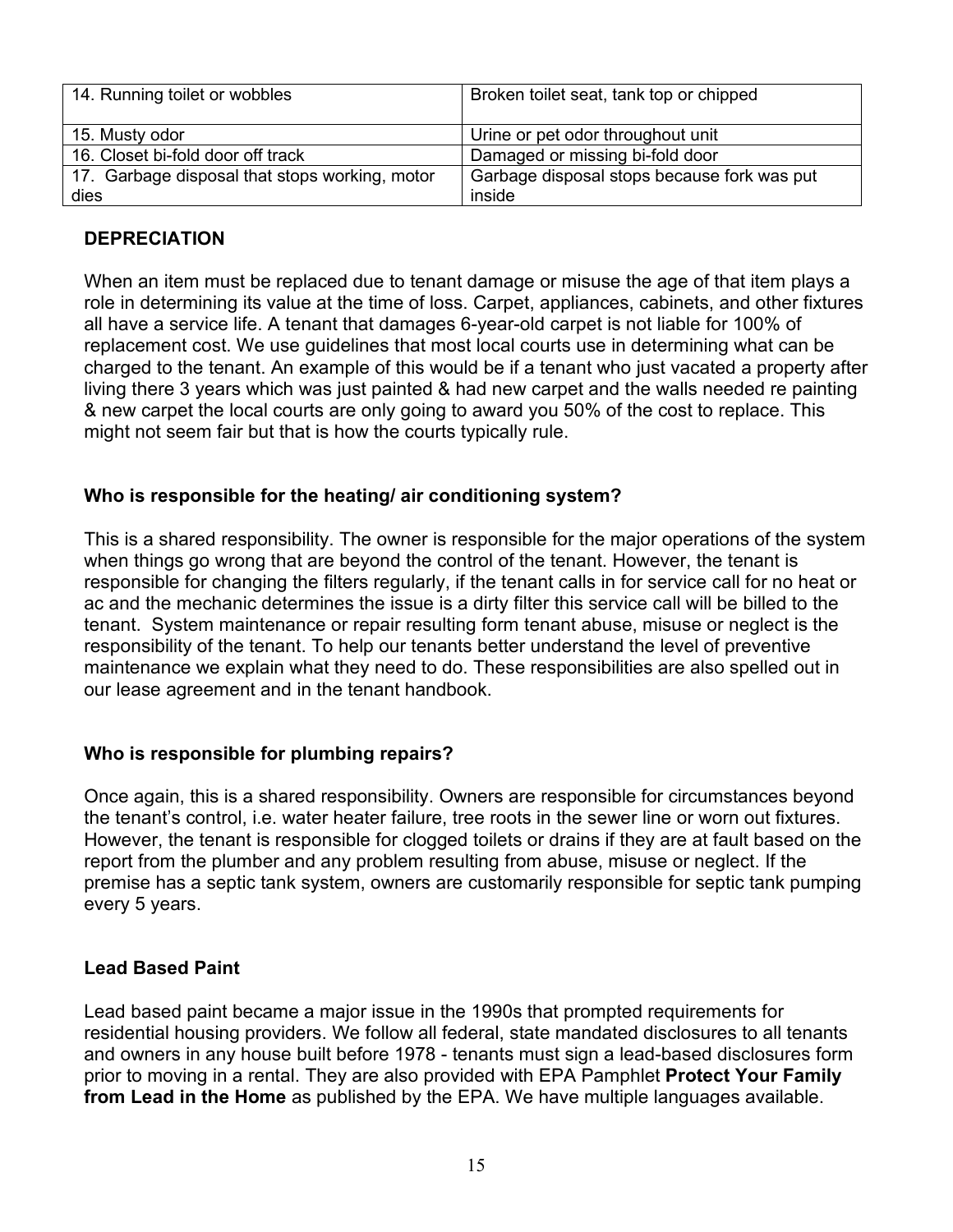#### **Mold Issues**

The property management industry regards mold issues as a top priority. Owners should be aware that mold is another issue that can lead to costly lawsuits if we fail to timely respond to tenants' concerns, if they believe the property might have mold present. If we are notified by a tenant, we will notify the owner immediately so the proper steps can be taken to address tenant concerns - in some cases it might be best to have air sample pulled just to protect both all parties. This will be at the owner's expense and if no mold is found we conceder this a proactive response to protect all parties from any possible legal action. If mold is present, remediation must begin immediately.

#### **Pets**

Statistics show that over 60% of renters have pets. Accepting pets is purely at your discretion, however, by excluding pets from your rental you will also be losing 60% of interested tenants. We charge \$300 pet fee and we do not accept any breeds that most insurance companies consider dangerous breeds. The pet addendum we use spells out the tenant responsibility concerning the pets.**Service animals for handicapped/disabled persons are not pets by federal law and we cannot refuse to rent to them. Also, since they are not considered pets by law, no deposit can be collected.**

#### **Smoke Detectors**

Due to the 2018/2019 changes to the VALTA, ERA Woody Hogg & Associates is now requiring that all owners have smoke detector inspections/maintenance done by a qualified contractor. In previous years we allowed owners to opt out and sign a release, however it is in everyone's best interest to follow this legislation properly. To protect everyone involved, we have made a company wide decision effective January 1, 2020 to have a third-party contractor provide all inspections and documentation so that every property we manage is within compliance of the law. We understand this many be frustrating; however, we must protect our rental owners' best interests, and the company's best interests. **This will not be optional.** You will receive a copy of the inspection form that we keep on file, and that the tenant receives.

#### **AppFolio Online Owners Portal**

ERA Woody Hogg & Associates began using AppFolio in December 2017. Since then we have worked diligently to get all owners information up to date, so they may access it in the online owners' portal. Email, and the portal, are our primary means of contact with our owners. Please keep your email/contact information up to date.

#### **If you have any questions that were not addressed in this handbook please feel free to contact your property manager directly to discuss those concerns.**

#### -END-